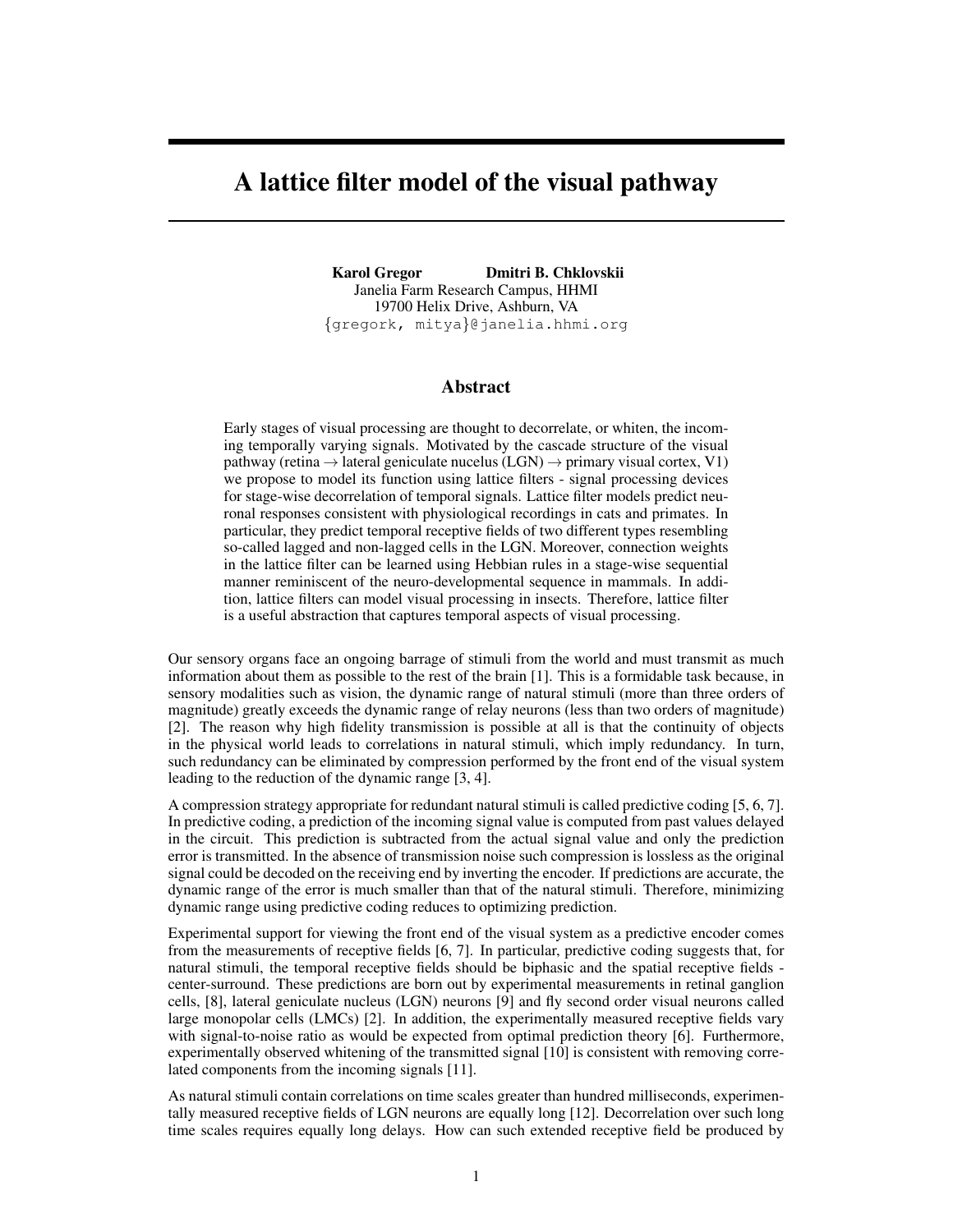biological neurons and synapses whose time constants are typically less than hundred milliseconds [13]?

The field of signal processing offers a solution to this problem in the form of a device called a lattice filter, which decorrelates signals in stages, sequentially adding longer and longer delays [14, 15, 16, 17]. Motivated by the cascade structure of visual systems [18], we propose to model decorrelation in them by lattice filters. Naturally, visual systems are more complex than lattice filters and perform many other operations. However, we show that the lattice filter model explains several existing observations in vertebrate and invertebrate visual systems and makes testable predictions. Therefore, we believe that lattice filters provide a convenient abstraction for modeling temporal aspects of visual processing.

This paper is organized as follows. First, we briefly summarize relevant results from linear prediction theory. Second, we explain the operation of the lattice filter in discrete and continuous time. Third, we compare lattice filter predictions with physiological measurements.

### 1 Linear prediction theory

Despite the non-linear nature of neurons and synapses, the operation of some neural circuits in vertebrates [19] and invertebrates [20] can be described by a linear systems theory. The advantage of linear systems is that optimal circuit parameters may be obtained analytically and the results are often intuitively clear. Perhaps not surprisingly, the field of signal processing relies heavily on the linear prediction theory, offering a convenient framework [15, 16, 17]. Below, we summarize the results from linear prediction that will be used to explain the operation of the lattice filter.

Consider a scalar sequence  $y = \{y_t\}$  where time  $t = 1, \ldots, n$ . Suppose that  $y_t$  at each time point depends on side information provided by vector  $z_t$ . Our goal is to generate a series of linear predictions,  $\hat{y}_t$  from the vector  $\mathbf{z}_t$ ,  $\hat{y}_t = \mathbf{w} \cdot \mathbf{z}_t$ . We define a prediction error as:

$$
e_t = y_t - \hat{y}_t = y_t - \mathbf{w} \cdot \mathbf{z}_t \tag{1}
$$

and look for values of w that minimize mean squared error:

$$
\langle e^2 \rangle = \frac{1}{n_t} \sum_t e_t^2 = \frac{1}{n_t} \sum_t (y_t - \mathbf{w} \cdot \mathbf{z}_t)^2.
$$
 (2)

The weight vector, w is optimal for prediction of sequence  $y$  from sequence  $z$  if and only if the prediction error sequence  $e = y - \mathbf{w} \cdot \mathbf{z}$  is orthogonal to each component of vector  $\mathbf{z}$ :

$$
\langle e\mathbf{z}\rangle = \mathbf{0}.\tag{3}
$$

When the whole series  $y$  is given in advance, i.e. in the offline setting, these so-called normal equations can be solved for w, for example, by Gaussian elimination [21]. However, in signal processing and neuroscience applications, another setting called online is more relevant: At every time step t, prediction  $\hat{y}_t$  must be made using only current values of  $z_t$  and w. Furthermore, after a prediction is made, w is updated based on the prediction  $\hat{y}_t$  and observed  $y_t$ ,  $z_t$ .

In the online setting, an algorithm called stochastic gradient descent is often used, where, at each time step, w is updated in the direction of negative gradient of  $e_t^2$ :

$$
\mathbf{w} \to \mathbf{w} - \eta \nabla_{\mathbf{w}} (y_t - \mathbf{w} \cdot \mathbf{z}_t)^2.
$$
 (4)

This leads to the following weight update, known as least mean square (LMS) [15], for predicting sequence  $y$  from sequence  $z$ :

$$
\mathbf{w} \to \mathbf{w} + \eta e_t \mathbf{z}_t,\tag{5}
$$

where  $\eta$  is the learning rate. The value of  $\eta$  represents the relative influence of more recent observations compared to more distant ones. The larger the learning rate the faster the system adapts to recent observations and less past it remembers.

In this paper, we are interested in predicting a current value  $x_t$  of sequence x from its past values  $x_{t-1}, \ldots, x_{t-k}$  restricted by the prediction order  $k > 0$ :

$$
\hat{x}_t = \mathbf{w}^k \cdot (x_{t-1}, \dots, x_{t-k})^T.
$$
\n
$$
(6)
$$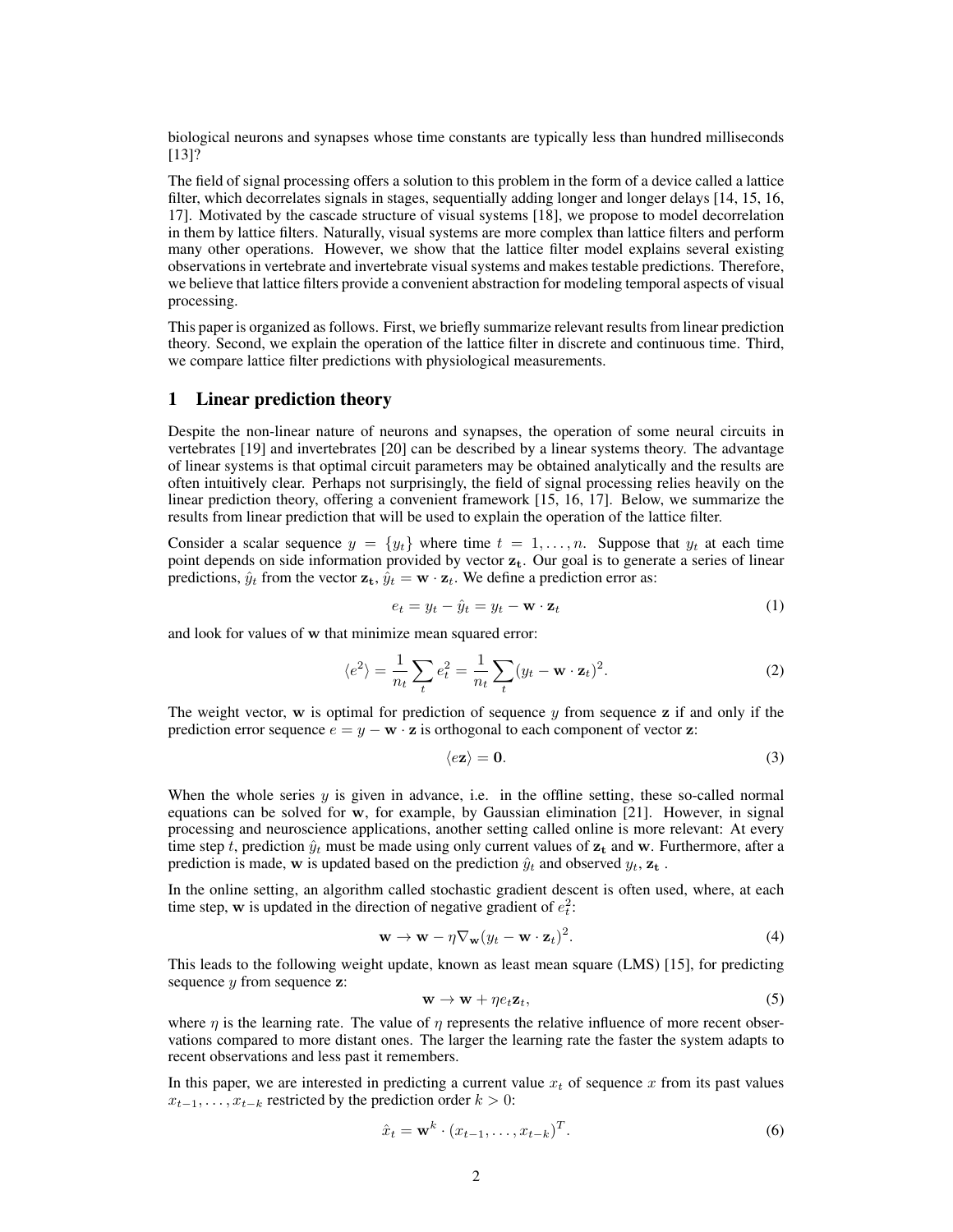This problem is a special case of the online linear prediction framework above, where  $y_t = x_t$ ,  $\mathbf{z}_t = (x_{t-1}, \dots, x_{t-k})^T$ . Then the gradient update is given by:

$$
\mathbf{w} \to \mathbf{w}^k + \eta e_t (x_{t-1}, \dots, x_{t-k})^T.
$$
 (7)

While the LMS algorithm can find the weights that optimize linear prediction (6), the filter  $w<sup>k</sup>$  has a long temporal extent making it difficult to implement with neurons and synapses.

# 2 Lattice filters

One way to generate long receptive fields in circuits of biological neurons is to use a cascade architecture, known as the lattice filter, which calculates optimal linear predictions for temporal sequences and transmits prediction errors [14, 15, 16, 17]. In this section, we explain the operation of a discrete-time lattice filter, then adapt it to continuous-time operation.

#### 2.1 Discrete-time implementation

The first stage of the lattice filter, Figure 1, calculates the error of the first order optimal prediction (i.e. only using the preceding element of the sequence), the second stage uses the output of the first stage and calculates the error of the second order optimal prediction (i.e. using only two previous values) etc. To make such stage-wise error computations possible the lattice filter calculates at every stage not only the error of optimal prediction of  $x_t$  from past values  $x_{t-1}, \ldots, x_{t-k}$ , called forward error,

$$
f_t^k = x_t - \mathbf{w}^k \cdot (x_{t-1}, \dots, x_{t-k})^T,
$$
\n(8)

but, perhaps non-intuitively, also the error of optimal prediction of a past value  $x_{t-k}$  from the more recent values  $x_{t-k+1}, \ldots, x_t$ , called backward error:

$$
b_t^k = x_{t-k} - \mathbf{w'}^k \cdot (x_{t-k+1}, \dots, x_t)^T,
$$
\n(9)

where  $\mathbf{w}^k$  and  $\mathbf{w}'^k$  are the weights of the optimal prediction.

For example, the first stage of the filter calculates the forward error  $f_t^1$  of optimal prediction of  $x_t$ from  $x_{t-1}$ :  $f_t^1 = x_t - u^1 x_{t-1}$  as well as the backward error  $b_t^1$  of optimal prediction of  $x_{t-1}$  from  $x_t$ :  $b_t^1 = x_{t-1} - v^1 x_t$ , Figure 1. Here, we assume that coefficients  $u^1$  and  $v^1$  that give optimal linear prediction are known and return to learning them below.

Each following stage of the lattice filter performs a stereotypic operation on its inputs, Figure 1. The k-th stage  $(k > 1)$  receives forward,  $f_t^{k-1}$ , and backward,  $b_t^{k-1}$ , errors from the previous stage, delays backward error by one time step and computes a forward error:

$$
f_t^k = f_t^{k-1} - u^k b_{t-1}^{k-1}
$$
\n(10)

of the optimal linear prediction of  $f_t^{k-1}$  from  $b_{t-1}^{k-1}$ . In addition, each stage computes a backward error

$$
b_t^k = b_{t-1}^{k-1} - v^k f_t^{k-1}
$$
\n(11)

of the optimal linear prediction of  $b_{t-1}^{k-1}$  from  $f_t^{k-1}$ .

As can be seen in Figure 1, the lattice filter contains forward prediction error (top) and backward prediction error (bottom) branches, which interact at every stage via cross-links. Operation of the lattice filter can be characterized by the linear filters acting on the input,  $x$ , to compute forward or backward errors of consecutive order, so called prediction-error filters (blue bars in Figure 1). Because of delays in the backward error branch the temporal extent of the filters grows from stage to stage.

In the next section, we will argue that prediction-error filters correspond to the measurements of temporal receptive fields in neurons. For detailed comparison with physiological measurements we will use the result that, for bi-phasic prediction-error filters, such as the ones in Figure 1, the first bar of the forward prediction-error filter has larger weight, by absolute value, than the combined weights of the remaining coefficients of the corresponding filter. Similarly, in backward predictionerror filters, the last bar has greater weight than the rest of them combined. This fact arises from the observation that forward prediction-error filters are minimum phase, while backward predictionerror filters are maximum phase [16, 17].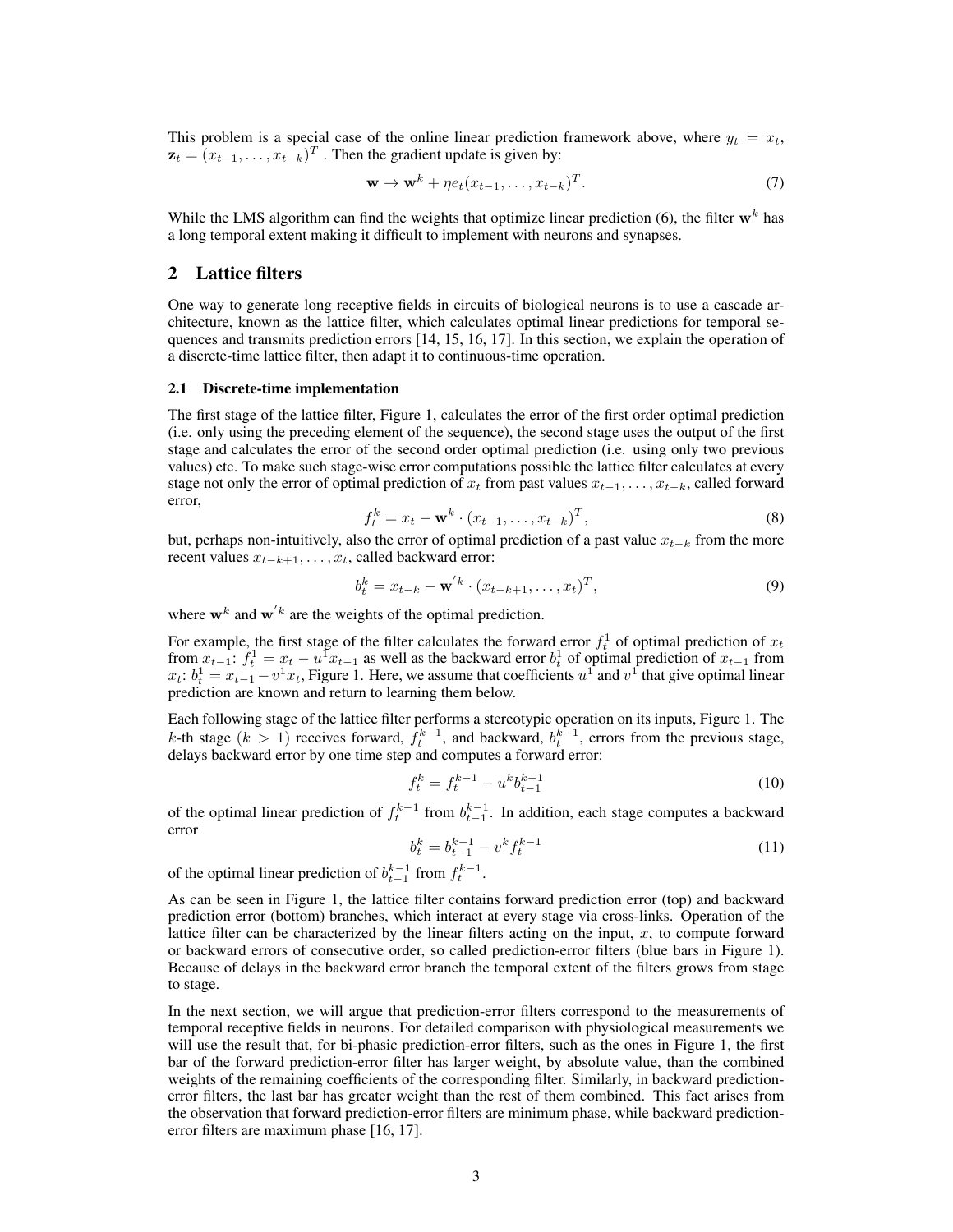

Figure 1: Discrete-time lattice filter performs stage-wise computation of forward and back**ward prediction errors.** In the first stage, the optimal prediction of  $x_t$  from  $x_{t-1}$  is computed by delaying the input by one time step and multiplying it by  $u^1$ . The upper summation unit subtracts the predicted  $x_t$  from the actual value and outputs prediction error  $f_t^1$ . Similarly, the optimal prediction of  $x_{t-1}$  from  $x_t$  is computed by multiplying the input by  $v^1$ . The lower summation unit subtracts the optimal prediction from the actual value and outputs backward error  $b_t^1$ . In each following stage k, the optimal prediction of  $f_t^{k-1}$  from  $b_t^{k-1}$  is computed by delaying  $b_t^{k-1}$  by one time step and multiplying it by  $u^k$ . The upper summation unit subtracts the prediction from the actual  $f_t^{k-1}$  and outputs prediction error  $f_t^k$ . Similarly, the optimal prediction of  $b_{t-1}^{k-1}$  from  $f_t^{k-1}$  is computed by multiplying it by  $u^k$ . The lower summation unit subtracts the optimal prediction from the actual value and outputs backward error  $b_t^k$ . Black connections have unitary weights and red connections have learnable negative weights. One can view forward and backward error calculations as applications of so-called prediction-error filters (blue) to the input sequence. Note that the temporal extent of the filters gets longer from stage to stage.

Next, we derive a learning rule for finding optimal coefficients u and v in the online setting. The  $u^k$ is used for predicting  $f_t^{k-1}$  from  $b_{t-1}^{k-1}$  to obtain error  $f_t^k$ . By substituting  $y_t = f_t^{k-1}$ ,  $\mathbf{z}_t = b_{t-1}^{k-1}$  and  $e_t = f_t^k$  into (5) the update of  $u^k$  becomes

$$
u^k \to u^k + \eta f_t^k b_{t-1}^{k-1}.\tag{12}
$$

Similarly,  $v^k$  is updated by

$$
v^k \to v^k + \eta b_t^k f_t^{k-1}.\tag{13}
$$

Interestingly, the updates of the weights are given by the product of the activities of outgoing and incoming nodes of the corresponding cross-links. Such updates are known as Hebbian learning rules thought to be used by biological neurons [22, 23].

Finally, we give a simple proof that, in the offline setting when the entire sequence x is known,  $f^k$ and  $b^k$ , given by equations (10, 11), are indeed errors of optimal k-th order linear prediction. Let D be one step time delay operator  $(Dx)_t = x_{t-1}$ . The induction statement at k is that  $f^k$  and  $b^k$  are k-th order forward and backward errors of optimal linear prediction which is equivalent to  $f^k$  and  $b^k$ being of the form  $f^k = x - w_1^k D x - \ldots - w_k^k D^k x$  and  $b^k = D^k x - w_1^{'k} D^{k-1} x - \ldots - w_k^{'k} x$  and, from normal equations (3), satisfying  $\langle f^k D^i x \rangle = 0$  and  $\langle Db^k D^i x \rangle = \langle b^k D^{i-1} x \rangle = 0$  for  $i = 1, ..., k$ . That this is true for  $k = 1$  directly follows from the definition of  $f^1$  and  $b^1$ . Now we assume that this is true for  $k - 1 \ge 1$  and show it is true for k. It is easy to see from the forms of  $f^{k-1}$  and  $b^{k-1}$ and from  $f^k = f^{k-1} - u^k D b^{k-1}$  that  $f^k$  has the correct form  $f^k = x - w_1^k D x - \ldots - w_k^k D^k x$ . Regarding orthogonality for  $i = 1, ..., k - 1$  we have  $\langle f^k D^i x \rangle = \langle (f^{k-1} - u^k Db^{k-1}) D^i x \rangle =$  $\langle f^{k-1}D^i\tilde{x}\rangle - u^k \langle (Db^{k-1})D^i x\rangle = 0$  using the induction assumptions of orhogonality at  $k-1$ . For the remaining  $i = k$  we note that  $f^k$  is the error of the optimal linear prediction of  $f^{k-1}$  from  $Db^{k-1}$ and therefore  $0 = \langle f^k Db^{k-1} \rangle = \langle f^k (D^k x - w_1^{'k-1} D^{k-1} x - \ldots + w_{k-1}^{'k-1} Dx) \rangle = \langle f^k D^k x \rangle$  as desired. The  $b^k$  case can be proven similarly.

#### 2.2 Continuous-time implementation

The last hurdle remaining for modeling neuronal circuits which operate in continuous time with a lattice filter is its discrete-time operation. To obtain a continuous-time implementation of the lattice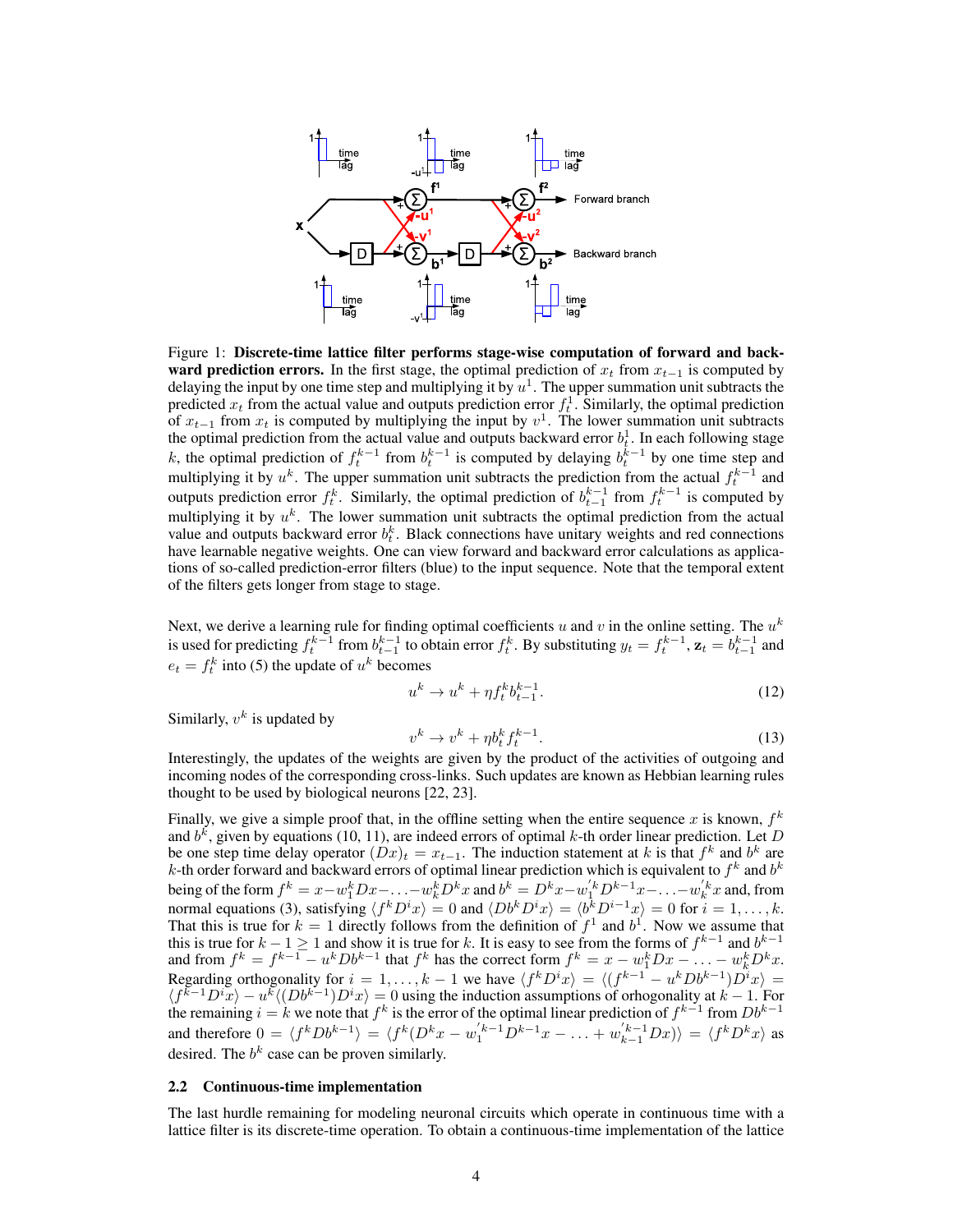filter we cannot simply take the time step size to zero as prediction-error filters would become infinitesimally short. Here, we adapt the discrete-time lattice filter to continous-time operation in two steps.

First, we introduce a discrete-time Laguerre lattice filter [24, 17] which uses Laguerre polynomials rather than the shift operator to generate its basis functions, Figure 2. The input signal passes through a leaky integrator whose leakage constant  $\alpha$  defines a time-scale distinct from the time step (14). A delay,  $D$ , at every stage is replaced by an all-pass filter,  $L$ , (15) with the same constant  $\alpha$ , which preserves the magnitude of every Fourier component of the input but shifts its phase in a frequency dependent manner. Such all-pass filter reduces to a single time-step delay when  $\alpha = 0$ . The optimality of a general discrete-time Laguerre lattice filter can be proven similarly to that for the discrete-time filter, simply by replacing operator  $D$  with  $L$  in the proof of section 2.1.



Figure 2: Continuous-time lattice filter using Laguerre polynomials. Compared to the discretetime version, it contains a leaky integrator,  $L_0$ , (16) and replaces delays with all-pass filters, L, (17).

Second, we obtain a continuous-time formulation of the lattice filter by replacing  $t - 1 \rightarrow t - \delta t$ , defining the inverse time scale  $\gamma = (1 - \alpha)/\delta t$  and taking the limit  $\delta t \to 0$  while keeping  $\gamma$  fixed. As a result  $L_0$  and  $L$  are given by:

| Discrete time |  |                                                     |      | Continuous time |  |                                        |  |
|---------------|--|-----------------------------------------------------|------|-----------------|--|----------------------------------------|--|
|               |  | $L_0(x)_t = \alpha L_0(x)_{t-1} + x_t$              | (14) |                 |  | $dL_0(x)/dt = -\gamma L_0(x) + x$ (16) |  |
|               |  | $L(x)_t = \alpha (L(x)_{t-1} - x_t) + x_{t-1}$ (15) |      |                 |  | $L(x) = x - 2\gamma L_0(x)$ (17)       |  |

Representative impulse responses of the continuous Laguerre filter are shown in Figure 2. Note that, similarly to the discrete-time case, the area under the first (peak) phase is greater than the area under the second (rebound) phase in the forward branch and the opposite is true in the backward branch. Moreover, the temporal extent of the rebound is greater than that of the peak not just in the forward branch like in the basic discrete-time implementation but also in the backward branch. As will be seen in the next section, these predictions are confirmed by physiological recordings.

# 3 Experimental evidence for the lattice filter in visual pathways

In this section we demonstrate that physiological measurements from visual pathways in vertebrates and invertebrates are consistent with the predictions of the lattice filter model. For the purpose of modeling visual pathways, we identify summation units of the lattice filter with neurons and propose that neural activity represents forward and backward errors. In the fly visual pathway neuronal activity is represented by continuously varying graded potentials. In the vertebrate visual system, all neurons starting with ganglion cells are spiking and we identify their firing rate with the activity in the lattice filter.

#### 3.1 Mammalian visual pathway

Discrete time

In mammals, visual processing is performed in stages. In the retina, photoreceptors synapse onto bipolar cells, which in turn synapse onto retinal ganglion cells (RGCs). RGCs send axons to the LGN, where they synapse onto LGN relay neurons projecting to the primary visual cortex, V1. In addition to this feedforward pathway, at each stage there are local circuits involving (usually inhibitory) inter-neurons such as horizontal and amacrine cells in the retina. Neurons of each class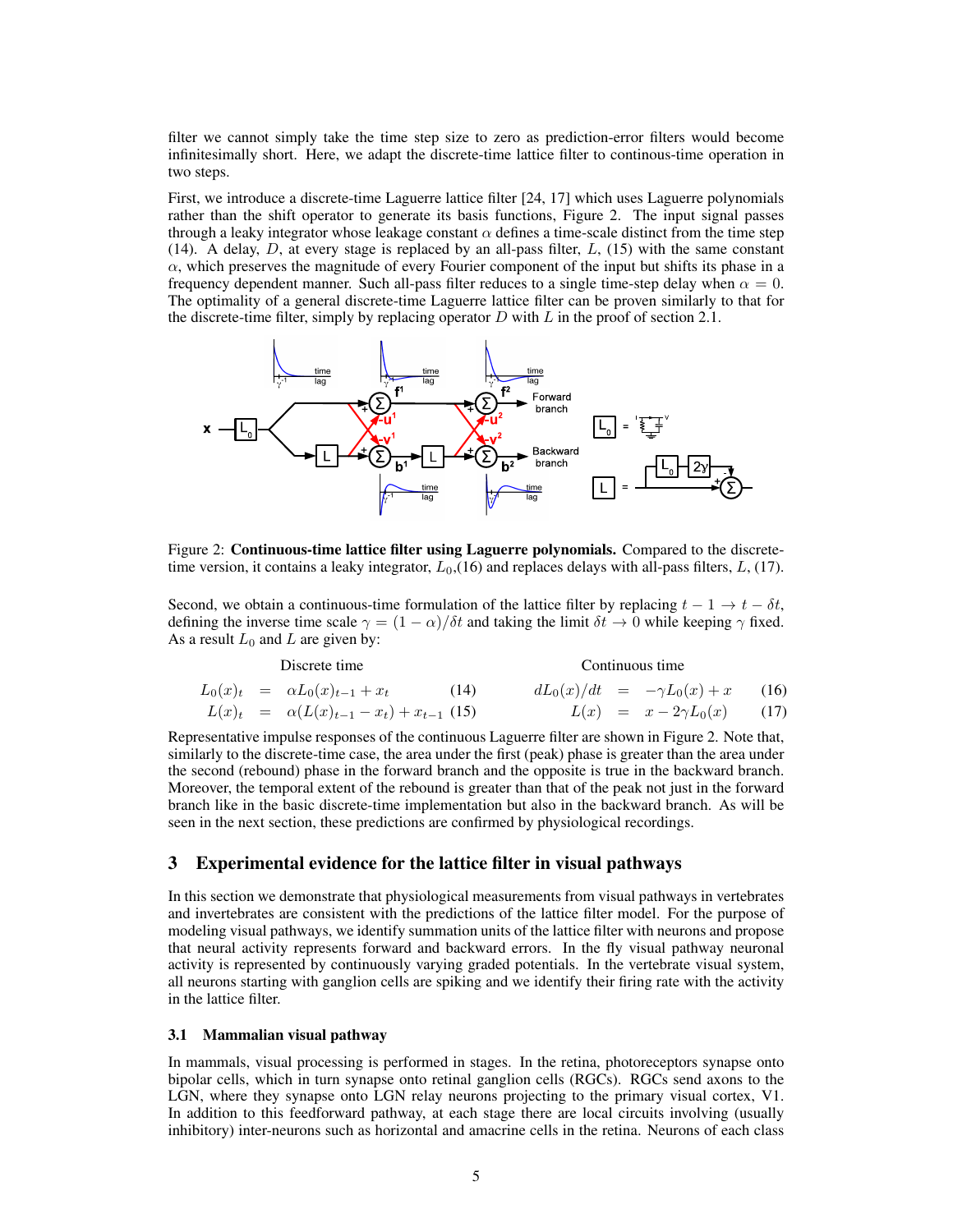come in many types, which differ in their connectivity, morphology and physiological response. The bewildering complexity of these circuits has posed a major challenge to visual neuroscience.



ted from [12] which also re Extent of the temporal receptive fields of simple cells in cat V1 is greater than that of corresponding LGN cells as quantified by the peak (A) and zero-crossing (B) times. Right (C): In the temporal Figure 2.1 is the visiting  $\left($ corresponding RGC cell (blue) (adapted from [12] which also reports population data). Right (A,B): receptive fields of cat LGN and V1 cells the peak can be stronger or weaker than the rebound Figure 3: Electrophysiologically measured temporal receptive fields get progressively longer along the cat visual pathway. Left: A cat LGN cell (red) has a longer receptive field than a (adapted from [25]).

ental observations related t system consistent with the lattice filter model. First, measurements of temporal receptive fields demonstrate that they get progressively longer at each consecutive stage: i) LGN neurons have onding pre-synaptic ganglic cells in V1 have longer receptive fields than corresponding pre-synaptic LGN neurons [25], Figure posistent with the progress prediction-error filters (blue plots in Figure 2). Here, we point out several experimental observations related to temporal processing in the visual longer receptive fields than corresponding pre-synaptic ganglion cells [12], Figure 3left; ii) simple 3rightA,B. These observation are consistent with the progressively greater temporal extent of the

Second, the weight of the peak (integrated area under the curve) may be either greater or less than that of the rebound both in LGN relay cells [26] and simple cells of V1 [25], Figure 3right(C). Neurons with peak weight exceeding that of rebound are often referred to as non-lagged while the others are known as lagged found both in cat [27, 28, 29] and monkey [30]. The reason for this becomes clear from the response to a step stimulus, Figure 4(top).

By comparing experimentally measured receptive fields with those of the continuous lattice filter, Figure 4, we identify non-lagged neurons with the forward branch and lagged neurons with the backward branch. Another way to characterize step-stimulus response is whether the sign of the transient is the same (non-lagged) or different (lagged) relative to sustained response.

Third, measurements of cross-correlation between RGCs and LGN cell spikes in lagged and nonlagged neurons reveals a difference of the transfer function indicative of the difference in underlying circuitry [30]. This is consistent with backward pathway circuit of the Laguerre lattice filter, Figure 2, being more complex then that of the forward path (which results in different transfer function). " (or replacing "more complex" with "different")

Third, measurements of cross-correlation between RGCs and LGN cell spikes in lagged and nonlagged neurons reveals a difference of the transfer function indicative of the difference in underlying circuitry [31]. This is consistent with the backward branch circuit of the Laguerre lattice filter, Figure 2, being different then that of the forward branch (which results in different transfer function). In particular, a combination of different glutamate receptors such as AMPA and NMDA, as well as GABA receptors are thought to be responsible for observed responses in lagged cells [32]. However, further investigation of the corresponding circuitry, perhaps using connectomics technology, is desirable.

Fourth, the cross-link weights of the lattice filter can be learned using Hebbian rules, (12,13) which are biologically plausible [22, 23]. Interestingly, if these weights are learned sequentially, starting from the first stage, they do not need to be re-learned when additional stages are added or learned. This property maps naturally on the fact that in the course of mammalian development the visual pathway matures in a stage-wise fashion - starting with the retina, then LGN, then  $\overline{VI}$  - and implying that the more peripheral structures do not need to adapt to the maturation of the downstream ones.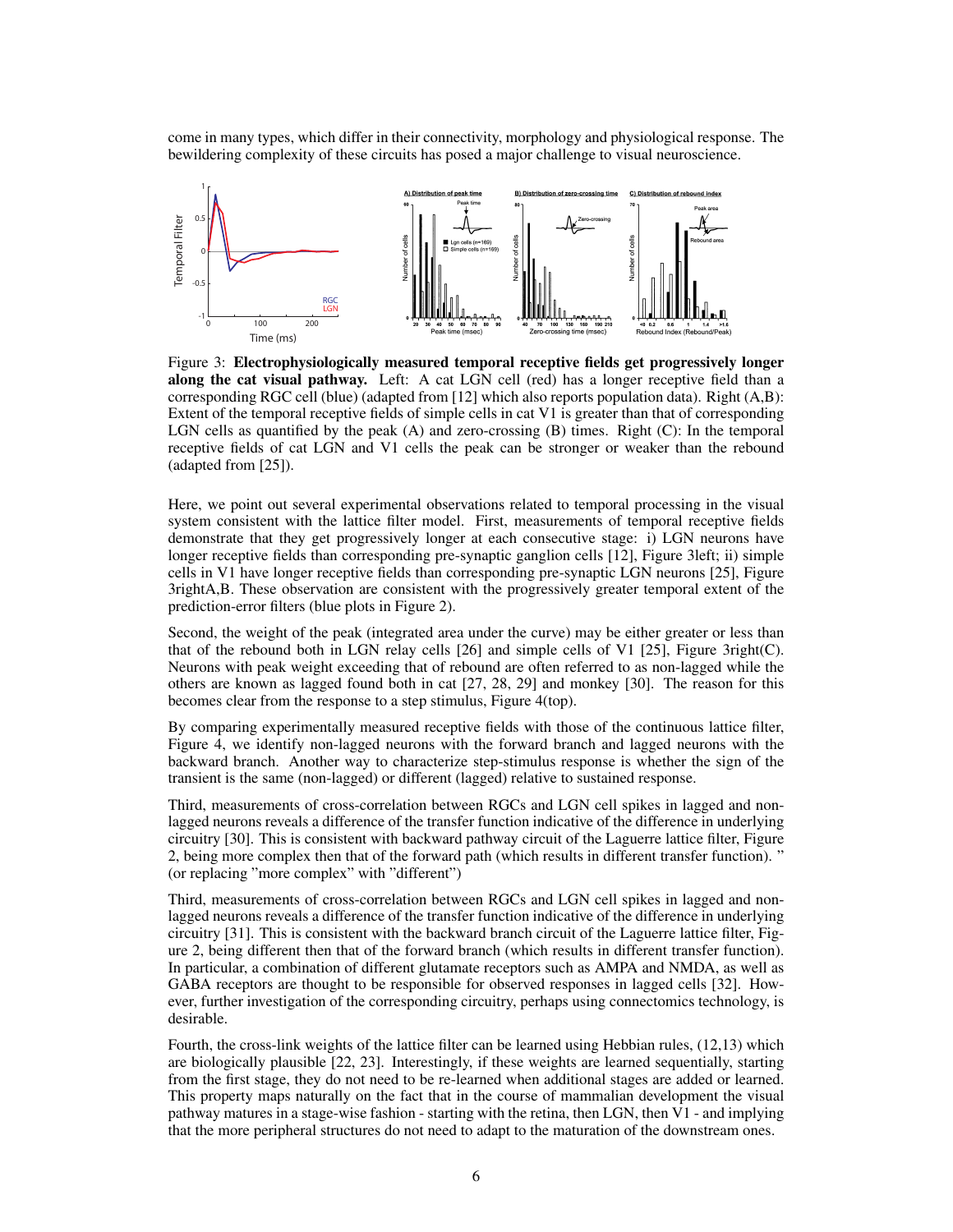

Figure 4: Comparison of electrophysiologically measured responses of cat LGN cells with the continuous-time lattice filter model. Top: Experimentally measured temporal receptive fields and step-stimulus responses of LGN cells (adapted from [26]). Bottom: Typical examples of responses in the continuous-time lattice filter model. Lattice filter coefficients were  $u^1 = v^1 = 0.4$ ,  $u^2 = v^2 =$ 0.2 and  $1/\gamma = 50$ ms to model the non-lagged cell and  $u^1 = v^1 = u^2 = v^2 = 0.2$  and  $1/\gamma = 60$ ms to model the lagged cell. To model photoreceptor contribution to the responses, an additional leaky integrator  $L_0$  was added to the circuit of Figure 2.

While Hebbian rules are biologically plausible, one may get an impression from Figure 2 that they must apply to inhibitory cross-links. We point out that this circuit is meant to represent only the computation performed rather than the specific implementation in terms of neurons. As the same linear computation can be performed by circuits with a different arrangement of the same components, there are multiple implementations of the lattice filter. For example, activity of non-lagged OFF cells may be seen as representing minus forward error. Then the cross-links between the non-lagged OFF pathway and the lagged ON pathway would be excitatory. In general, classification of cells into lagged and non-lagged seems independent of their ON/OFF and X/Y classification [31, 28, 29], but see[33].

### 3.2 Insect visual pathway

In insects, two cell types, L1 and L2, both post-synaptic to photoreceptors play an important role in visual processing. Physiological responses of L1 and L2 indicate that they decorrelate visual signals by subtracting their predictable parts. In fact, receptive fields of these neurons were used as the first examples of predictive coding in neuroscience [6]. Yet, as the numbers of synapses from photoreceptors to L1 and L2 are the same [34] and their physiological properties are similar, it has been a mystery why insects, have not just one but a pair of such seemingly redundant neurons per facet. Previously, it was suggested that L1 and L2 provide inputs to the two pathways that map onto ON and OFF pathways in the vertebrate retina [35, 36].

Here, we put forward a hypothesis that the role of L1 and L2 in visual processing is similar to that of the two branches of the lattice filter. We do not incorporate the ON/OFF distinction in the effectively linear lattice filter model but anticipate that such combined description will materialize in the future. As was argued in Section 2, in forward prediction-error filters, the peak has greater weight than the rebound, while in backward prediction-error filters the opposite is true. Such difference implies that in response to a step-stimulus the signs of sustained responses compared to initial transients are different between the branches. Indeed,  $Ca^{2+}$  imaging shows that responses of L1 and L2 to step-stimulus are different as predicted by the lattice filter model [35], Figure 5b. Interestingly, the activity of L1 seems to represent minus forward error and L2 - plus backward error, suggesting that the lattice filter cross-links are excitatory. To summarize, the predictions of the lattice filter model seem to be consistent with the physiological measurements in the fly visual system and may help understand its operation.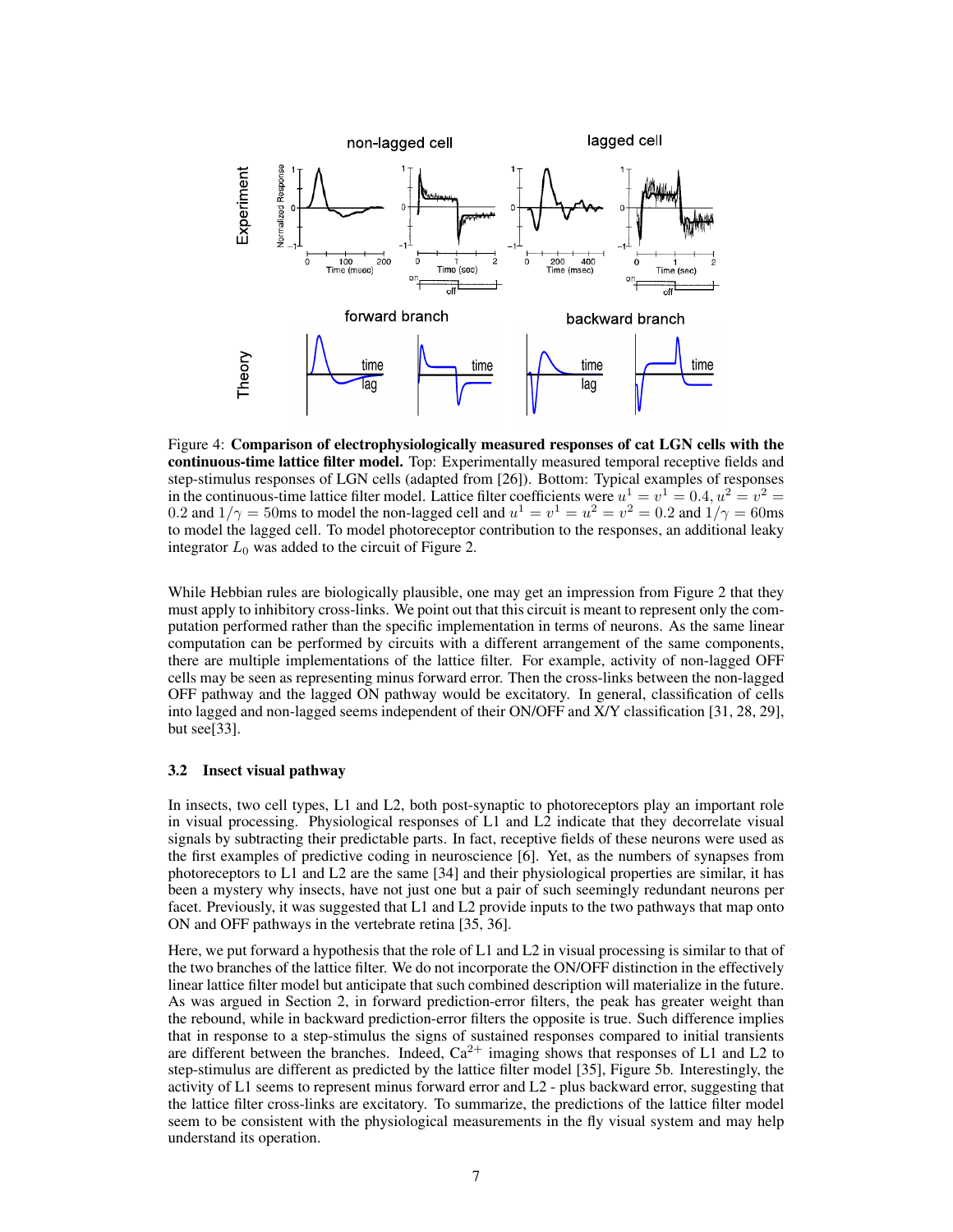

Figure 5: Response of the lattice filter and fruit fly LMCs to a step-stimulus. Left: Responses of the first order discrete-time lattice filter to a step stimulus. Right: Responses of fly L1 and L2 cells to a moving step stimulus (adapted from [35]). Predicted and the experimentally measured responses have qualitatively the same shape: a transient followed by sustained response, which has the same sign for the forward error and L1 and the opposite sign for the backward error and L2.

## 4 Discussion

Motivated by the cascade structure of the visual pathway, we propose to model its operation with the lattice filter. We demonstrate that the predictions of the continuous-time lattice filter model are consistent with the course of neural development and the physiological measurement in the LGN, V1 of cat and monkey, as well as fly LMC neurons. Therefore, lattice filters may offer a useful abstraction for understanding aspects of temporal processing in visual systems of vertebrates and invertebrates.

Previously, [11] proposed that lagged and non-lagged cells could be a result of rectification by spiking neurons. Although we agree with [11] that LGN performs temporal decorrelation, our explanation does not rely on non-linear processing but rather on the cascade architecture and, hence, is fundamentally different. Our model generates the following predictions that are not obvious in [11]: i) Not only are LGN receptive fields longer than RGC but also V1 receptive fields are longer than LGN; ii) Even a linear model can generate a difference in the peak/rebound ratio; iii) The circuit from RGC to LGN should be different for lagged and non-lagged cells consistent with [31]; iv) The lattice filter circuit can self-organize using Hebbian rules, which gives a mechanistic explanation of receptive fields beyond the normative framework of [11].

In light of the redundancy reduction arguments given in the introduction, we note that, if the only goal of the system were to compress incoming signals using a given number of lattice filter stages, then after the compression is peformed only one kind of prediction errors, forward or backward needs to be transmitted. Therefore, having two channels, in the absence of noise, may seem redundant. However, transmitting both forward and backward errors gives one the flexibility to continue decorrelation further by adding stages performing relatively simple operations.

We are grateful to D.A. Butts, E. Callaway, M. Carandini, D.A. Clark, J.A. Hirsch, T. Hu, S.B. Laughlin, D.N. Mastronarde, R.C. Reid, H. Rouault, A. Saul, L. Scheffer, F.T. Sommer, X. Wang for helpful discussions.

### References

- [1] F. Rieke, D. Warland, R.R. van Steveninck, and W. Bialek. *Spikes: exploring the neural code*. MIT press, 1999.
- [2] S.B. Laughlin. Matching coding, circuits, cells, and molecules to signals: general principles of retinal design in the fly's eye. *Progress in retinal and eye research*, 13(1):165–196, 1994.
- [3] F. Attneave. Some informational aspects of visual perception. *Psychological review*, 61(3):183, 1954.
- [4] H. Barlow. Redundancy reduction revisited. *Network: Comp in Neural Systems*, 12(3):241–253, 2001.
- [5] R.M. Gray. *Linear Predictive Coding and the Internet Protocol*. Now Publishers, 2010.
- [6] MV Srinivasan, SB Laughlin, and A. Dubs. Predictive coding: a fresh view of inhibition in the retina. *Proceedings of the Royal Society of London. Series B. Biological Sciences*, 216(1205):427–459, 1982.
- [7] T. Hosoya, S.A. Baccus, and M. Meister. Dynamic predictive coding by the retina. *Nature*, 436:71, 2005.